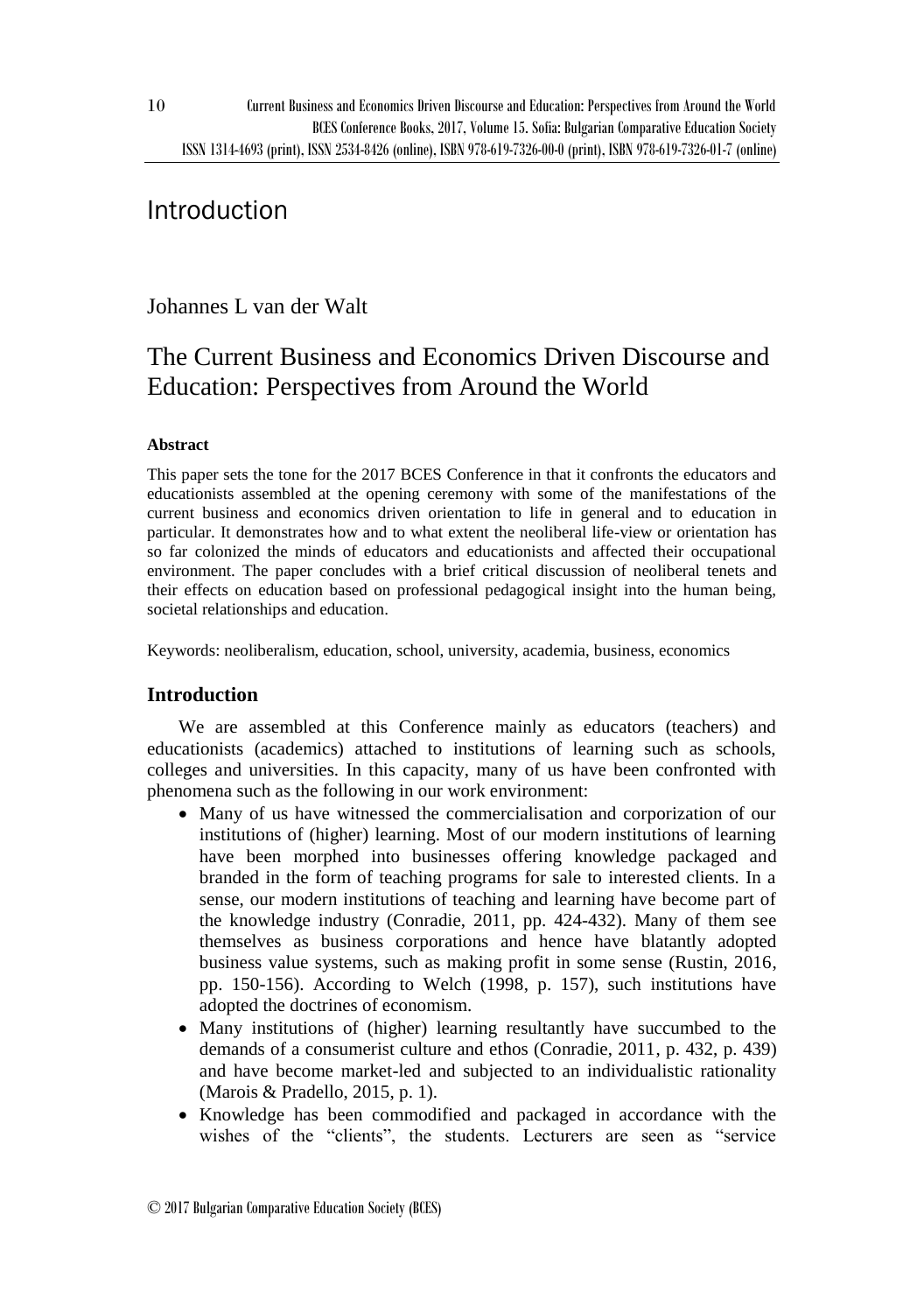consultants and providers" (Conradie, 2011, p. 427). In sum, academics are seen – in typical utilitarian spirit – as social and human capital (Fevre, 1997, p. 3) who, together with their students are expected to constantly tend to their own present and future value in the market (Brown in Shenk, 2015). Learning is rendered as a "cost-effective policy outcome" (Ball, 2003, p. 218).

- Education (teaching and learning) is seen as a sorting and grading process; only those with the most "value in the market" can effectively enter the market (Rustin, 2016, p. 148). Like all other commodities, individuals have economic value; their value depends on the level of their skills and training, and the extent to which they might contribute to the economic growth of the country (Welch, 1998, p. 158). This neoliberal approach motivates students to be more interested in grades, qualifications and credentials than in holistic education in the sense of forming, guiding and equipping (Sparkes, 2007, p. 521). The common understanding that education and the economy are inextricably connected is reinterpreted as "education for economic growth, for purposes of the economy" (Maistry, 2014, p. 60).
- This view of education leads to the application of mechanistic and instrumental modes of instruction (Welch, 1998, p. 162; Maistry, 2014, p. 63) and a narrowed-down curriculum that is deemed to be more practical and hence in accordance with market demands (Welch, 1998, p. 163).
- Institutions of (higher) learning tend to measure their value (worth) in terms of their ratings in the national and international arena (Welch, 1998, p. 167).
- Neoliberalism furthermore has given impetus to the rise of economically "useful" occupations (Rustin, 2016, p. 157), and institutions of (higher) education have obliged by introducing "occupational curricula" (Rosenzweig, 1994, p. 13). This in turn has led to the neglect and even loss of many human and social science disciplines (Conradie, 2011, p. 427). This vocationalising of the curriculum in response to the economic "law" of supply and demand has led to a narrowing-down of the curriculum (Welch, 1998, p. 157). It has led, among others, to an overemphasis of Mathematics and Science at the expense of the "softer sciences" (the humanities) that quality of life and democracy depend on (Maistry, 2014, p. 68).
- Neoliberalism in our institutions of (higher) learning has meant greater emphasis on efficiency and effectiveness in line with corporate interests (Conradie, 2011, p. 427) and with higher production values (Rustin, 2016, p. 158). In the process, managers pay the human beings involved what they are deemed worth in terms of their productivity (Palley, 2004), which is in accordance with the cost-benefit factor (Adams, 2006, p. 8) and the supply and demand "law" (Welch, 1998, p. 157). All of this leads to emphasis on performativity and to an audit culture, in many cases based on inaccurate and inappropriate quantitative performance and productivity indicators (Welch, 1998, p. 160; Ball, 2003, p. 216, p. 219; Sparkes, 2007, p. 532, p. 541). Productivity is for instance measured in terms of the number of applications, student registrations and passes (input over throughput) and income generated (Conradie, 2011, p. 425).
- Many states' policies regarding education have created openings for the play of market forces in (higher) education, in the process creating conditions for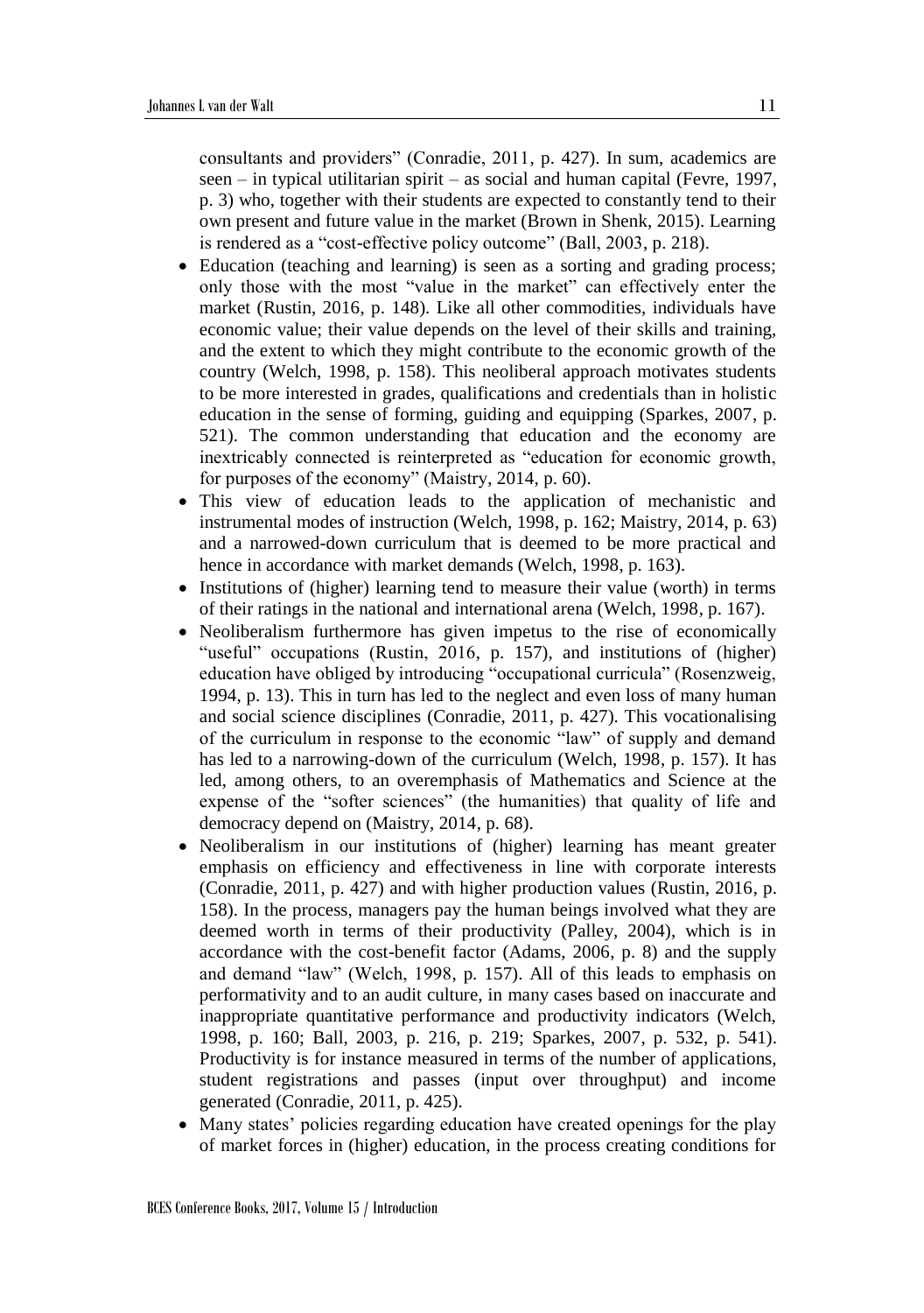corporate managerialism (Conradie, 2011, p. 426; Jansen, 2009, p. 144 ff.; Rustin, 2016, p. 157; Adams, 2006, pp. 7-8; Sparkes, 2007, p. 528).

 Important for us in this room, neoliberalism sees education as an investment (Tan, 2014, p. 412, p. 437). The state and institutions of (higher) learning view students as investing in their own futures (Rustin, 2016, p. 155, p. 158). This inevitably leads to a narrowing-down of the purpose of education: education is seen as essentially to provide the workforce needed by the economy (Rustin, 2016, p. 148).

All of these conditions and challenges have been brought about by the phenomenon referred to in literature as neoliberalism. An examination of the literature on the subject reveals that it is notoriously difficult to define neoliberalism and its central tenets. What is clear, however, is that it is a mental (and affective, cf. Anderson, 2016, p. 743) attitude in terms of which all walks of life are assumed to conform to the laws of economics and business, even those normally supposedly falling outside of the ambit of economics, trade, industry and business, as Foucault (2008, p. 132) has argued. Neoliberalism could be described as a worldwide drive to be more effective, efficient and productive in whatever is undertaken, even to the extent that non-commercial activities such as education are being subjected to norms normally associated with business corporations.

Before I go on to a critical discussion of these phenomena, I must point out that I have, for purposes of this paper, concentrated on those aspects of neoliberalism that seem to affect us directly as educators and academics. I have therefore not attempted to derive at a precise definition of neoliberalism, which as Anderson (2015, p. 735) correctly remarked, is a very complex phenomenon. It is not a singular, coherent entity (ideology / ideological viewpoint / discourse – Anderson, 2015, p. 737) with a simple origin point. Neither have I touched on matters such as globalisation and internationalisation, important as they might be. The mere fact that we are all gathered in this room attests to the effects of globalisation and internationalisation. Many of us have become world citizens and travelers, and users of the technology that helps us transcend all knowledge and other boundaries. We have all been subjected to international rates of exchange, international competition, and to the dangers of political and technological terrorism (fake news, click bait and so on), mass migration, water and food shortages, and even to the threat of weapons of mass destruction, earth warming, and the depletion of species, oil and gas. We leave these manifestations of a neoliberal view of life by the wayside and concentrate on those that affect us directly as educators and educationists.

#### **Facing the challenges of neoliberalism in educational context**

Each of the neoliberal perspectives enumerated above embodies a challenge to us as educationists and educators. How should we respond to each of them and all of them as a combined challenge? As far as I can see now, there are three ways of doing so. The first, which I will demonstrate in the rest of this paper, is to criticize some of the basic tenets of neoliberalism and its approach to education based on our professional insight into what human beings, society and education actually are and should be. I will follow the second approach in my paper tomorrow, where I shall discuss how and to what extent there has been a worldwide backlash against neoliberalism and its approach to education, a development that has assumed such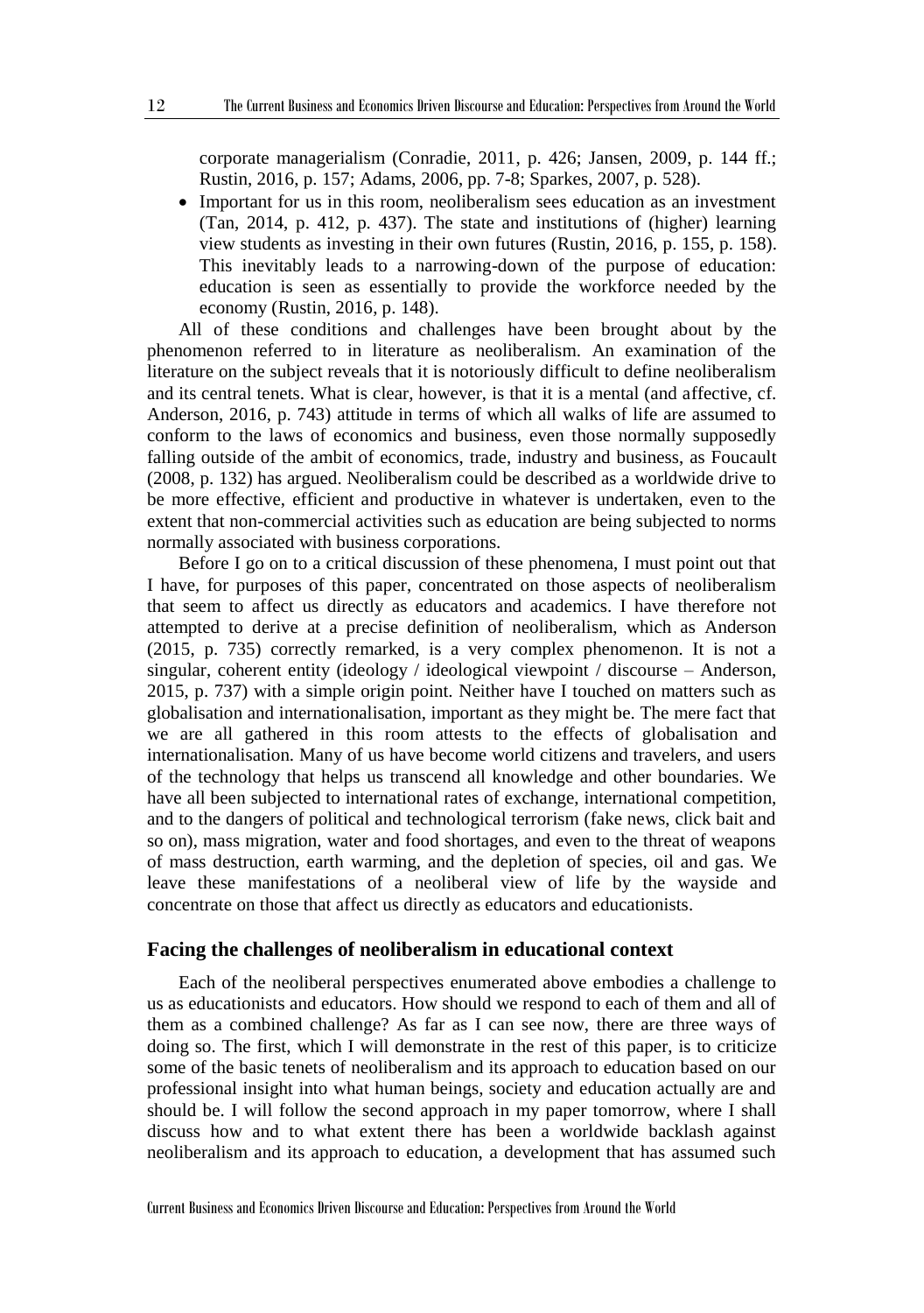proportions that some observers have referred to it as a "movement". I shall argue that this "movement" is not based on any specific life-view or philosophical principles regarding being human, our societal relationships or education but rather on dissatisfaction and disillusionment with the current neoliberal orientation to life in general, including with our social institutions and education. I intend presenting a more principled (and more philosophical) response to neoliberalism at the *Education and New Developments* Conference in Lisbon, Portugal next week (cf. Van der Walt, 2017).

The following are a number of objections to the neoliberal orientation to life, our social institutions and education, based on our professional insight into the essence of being human, the roles of our institutions of (higher) learning and of education.

A first objection to the neoliberal orientation, and in this I agree with Conradie (2011, p. 425), is that its portrayal of our institutions of (higher) learning is reductionist. It subjects all of life, and particularly education to the norms of economics, commerce, industry and trade, and tends to regard institutions of learning as business corporations which have to operate in line with business norms, and hence have to be managed as such. Neoliberalism, as Foucault (2008, p. 132, p. 145, pp. 243-244, p. 268) has observed, is an encroachment onto previously noneconomic and non-business domains such as education to create market conditions and a regulation of society by the market.

Second, the utilitarianism, the monetarist economic thought (Anderson, 2015, p. 734) and commercialisation of societal relationships or collectives that are all so characteristic of neoliberalism prevent us from appreciating the true value of education (Fevre, 1997, abstract). Our society has to value education for its own sake, and not because of what we can attain from it in terms of qualifications or credentials as a tradeable commodity. We have to return to a view of education as formative rather than as functionalist, technicist, mechanistic and instrumentalist; learners should be educated in the true sense of the word; they should be formed rather than drilled (Welch, 1998, p. 161, p. 170). It must be understood that learning and scholarship possess intrinsic value in themselves but at the same time can be a contributor to our national economies. We have to appreciate the essence of education, for its own sake but also for the sake of our lives in general, including for our economy, trade and industry (Rustin, 2016, pp. 165-166).

In the process, as Rustin (2016, p. 160, pp. 165-166) has reminded us, we have in the third place to rekindle our appreciation of a more humanistic (even classical) approach to education. In essence, education has to do with the growth and formation of body and mind and of spiritual values (Welch, 1998, p. 169). A proper education creates spaces for freedom of mind in the form of creative thinking (Maistry, 2014, p. 69).

In the fourth place, while we understand that the economy, trade and finance play an important role in our personal and institutional lives (Welch, 1998, p. 158) and that economics and education are intrinsically connected (Maistry, 2014, p. 60), we have to keep in mind that economics, trade, finance and industry all form but one facet of human existence (Diedericks, 2016, p. 5). I agree with Brown (in Shenk, 2015) when she insists that we have to resist the domination of our lives by capital, as well as the commercialisation of things that should be protected against market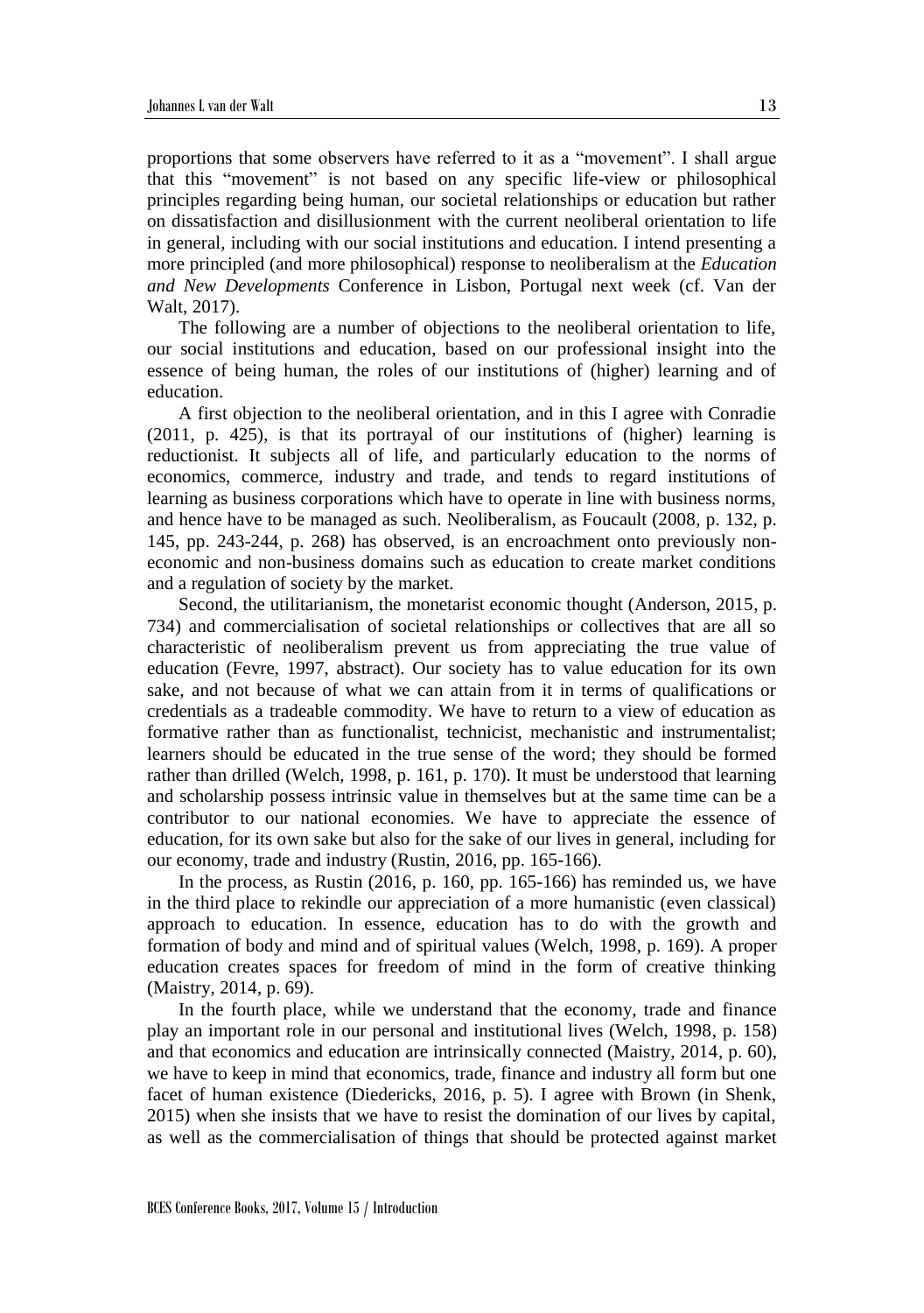forces such as education, scholarship, teaching and learning. We should not subject education to economic and political interests that have very little to do with the intrinsic value of education. We have to be wary of the commodification of teaching and learning and of knowledge (Welch, 1998, p. 160). Education should not be reduced to an 'auditable commodity' (Ball, 2003, p. 225). Our lives should not be dictated or shaped by market conduct (Brown in Shenk, 2015). To allow it to be determined by these forces would lead to the impoverishment of education (Welch, 1998, p. 165), in other words, to a reductionist view of education.

In the fifth place we should promote an egalitarian sharing of our public goods (such as university education). Education is not only for the wealthy and the politically powerful.

Sixth, we have to restore the status of the human being from that of *homo oeconomicus*, in other words from a view of the human being as "financialised human and social capital", to a view that people are complete human beings educated and called to conduct a full and meaningful life. Our status, also as educationists and educators, should be restored from that of market creatures and value-enhancing human capital to that of responsible and accountable persons functioning in civic, familial, political, religious and ethical life. The time has come, according to Maistry (2014, p. 70), to re-centre the human subject and to engage in alternative (i.e. anti- or non-neoliberal) discourses on the purpose of education.

Seventh, efficiency and effectiveness are indeed important to us as educators and educationists. However, as Welch (1998, p. 157) has rightly argued, efficiency should be humane and honourable, characterised by felicity, loyalty, participation and right conduct (ethical). We have to guard against a tendency to promote efficiency by discounting the less quantifiable aspects of education or assigning (arbitrary) economic values to them (Welch, 1998, p. 158). We should not employ questionable and arbitrary quantitative measures to determine our value and efficiency as university staff or those of our students (Sparkes, 2007, p. 541).

In the eighth place, we have to resist managerialist tendencies in institutions of (higher) learning. As academics, we have to reclaim our autonomy as professionals, as academic departments, schools, faculties and institutions and take charge of our own work as tutors, mentors and researchers. Put differently, we have to take charge of the core functions of our work as academics (Jansen, 2009, p. 145). Institutions of (higher) learning in general also should be able to organise their own affairs without interference from either the state or business (Adams, 2006, p. 4).

In the ninth place, we have to resist the commercialisation, vocationalisation and narrowing of the curriculum by imposing business-style principles on it. We also have to resist the economisation of the curriculum due to subjecting it to the law of supply and demand (Welch, 1998, p. 157). In this process, we have to guard against the introduction of functional and utilitarian disciplines at the expense of the "softer sciences", the humanities. A democracy also needs the humanities to function well (Maistry, 2014, pp. 67-68). I agree with Conradie (2011, p. 430) when he claims that when we carry the tenets of neoliberalism to the extreme, it would undermine the quality of our lives as educators and also those of our students.

Finally, we have to keep in mind that neoliberalism is a stealthy influence that has slowly but surely colonised our minds and habitus. It has become for many people, as Anderson (2015, p. 738) recently concluded, a form of common sense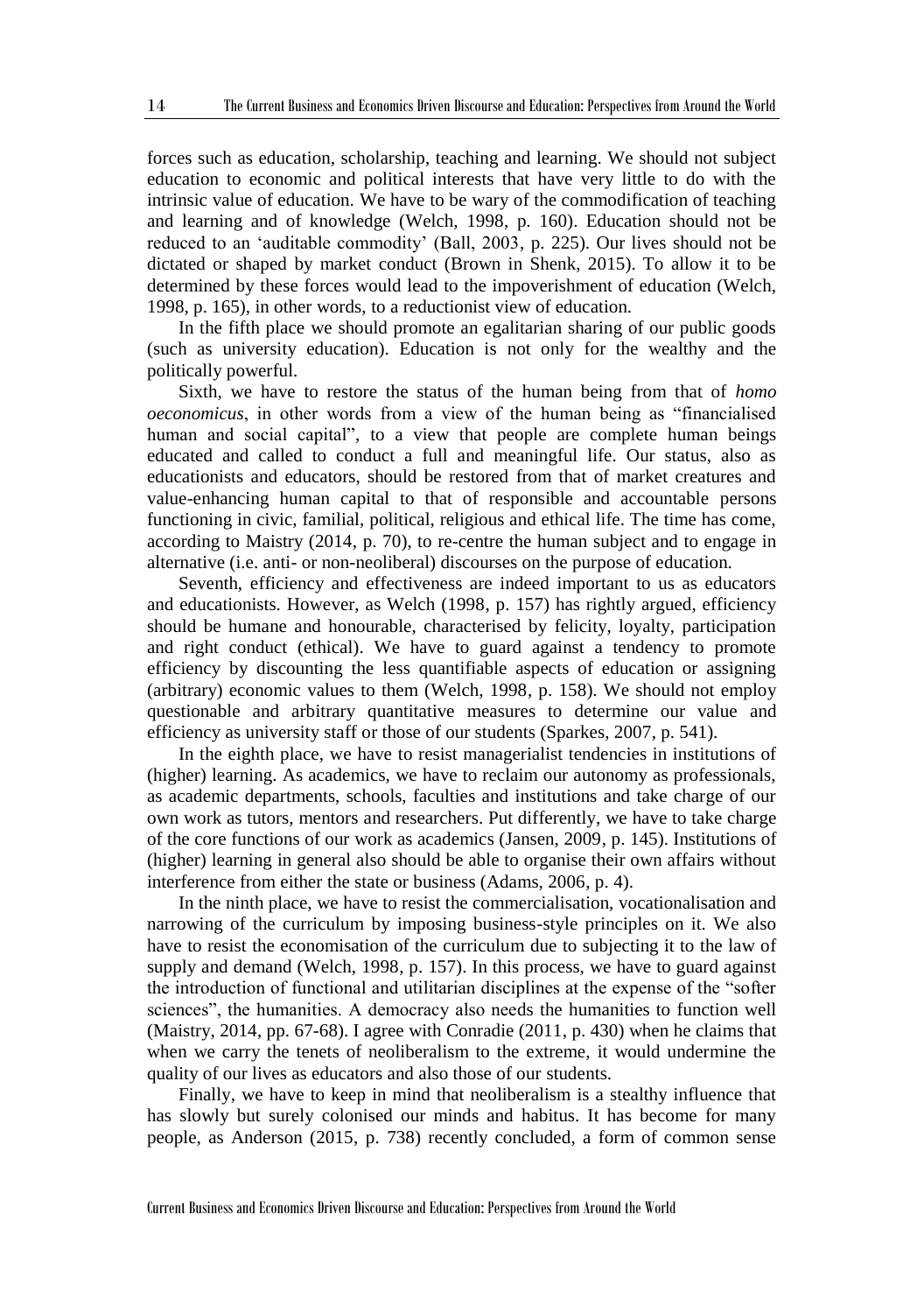that "feels coherent" and therefore intuitive. We have to be aware of this and resist its influence wherever possible but especially in the pedagogical sphere. It is not merely that performativity tends to get in the way of our "real academic work"; it has already changed who and what we are, our humanity. It leaves very little space for our academic autonomous individual or collective ethical self to function (Ball, 2003, p. 226).

#### **Conclusion**

In this paper, I focused on the challenges that have in recent years emerged from a business and commercialized view of the human being, institutions of learning and education. This orientation to life in general and education in particular has so colonised our minds that many of us are hardly aware of its influence on how we approach education. In recent years, however, there has been a three-fold backlash: (a) many critics of neoliberalism has recently become quite vocal in their criticism of neoliberalism based on their professional understanding of the essences and roles of the human being, societal relationships and education; (b) others have spontaneously begun a worldwide resistance movement against neoliberalism in general and its impact on education in particular (cf. my paper tomorrow); and (c) still others offer criticism based on specific life-view and/or philosophical principles (cf. Van der Walt, 2017).

\* \* \*

I conclude by thanking the organising committee of the Annual International Conference of the *Bulgarian Comparative Education Society* for inviting me to prepare and give this address. I sincerely hope that it will give impetus to our discussions during the Conference.

### **References**

- Adams, F. (2006): Managerialism and higher education governance: Implications for South African Universities? *South African Journal of Higher Education*, 20(1), 3-14.
- Anderson, B. (2015): Neoliberal affects. *Progress in Human Geography*, 40(6), 734-753.
- Ball, S. J. (2003): The teacher's soul and the terror of performativity. *Journal of Education Policy*, 18(2), 215-228.
- Conradie, E. M. (2011): Knowledge for sale? The impact of a consumerist hermeneutics on learning habits and teaching practices in higher education. *Koers*, 76(3), 423-446.
- Diedericks, M. (2016): Bou Christelike onderwys aan die stad van Babel or aan die stad van God? *Roeping en Riglyne*, 64(2), 1-6.
- Fevre, R. (1997): *Some sociological alternatives to human capacity theory and their implications for research on post-compulsory education and training. Working Paper #3.* Cardiff University: School of Education.
- Foucault, M. (2008): *The Birth of Biopolitics: Lectures at the Collège de France. 1978-1979.*  London: Palgrave Macmillan.
- Jansen, J. D. (2009): Intellectuals, the state and universities in South Africa. In W. Gumede & L. Dikeni (Eds.) *The poverty of ideas* (pp. 143-152). Sunnyside: Jacana Media.
- Maistry, S. (2014): Education for economic growth: A neoliberal fallacy in South Africa! *Alternation*, 21(1), 57-75.